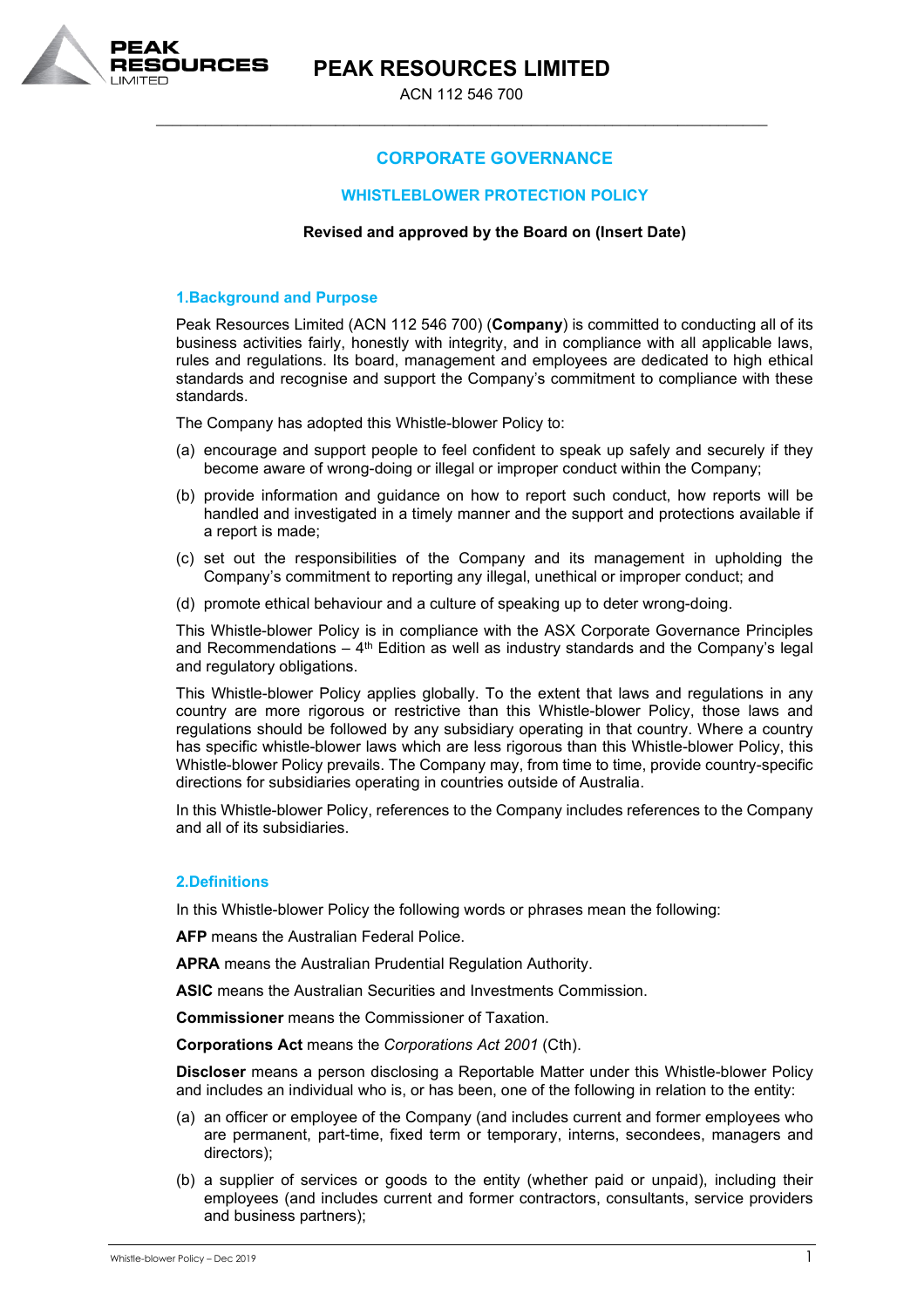ACN 112 546 700 \_\_\_\_\_\_\_\_\_\_\_\_\_\_\_\_\_\_\_\_\_\_\_\_\_\_\_\_\_\_\_\_\_\_\_\_\_\_\_\_\_\_\_\_\_\_\_\_\_\_\_\_\_\_\_\_\_\_\_\_\_\_\_\_\_\_\_\_\_\_\_\_\_\_\_

(c) an associate of the Company,

URCES

or a relative or dependant of one of the above (or of their spouse).

**Personnel** means all persons (whether authorised or unauthorised) acting on behalf of the Company at all levels, including officers, directors, temporary staff, contractors, consultants and employees of the Company, as the context requires.

**Recipient** has the meaning set out in clause 6.2 (a)

**Reportable Matter** has the meaning set out in clause 6.1

**Taxation Act** means the *Taxation Administration Act 1953 (Cth).*

### **3.Who the Whistle-blower policy applies to**

- (a) The Company requires all Personnel to comply with this Whistle-blower Policy and any applicable whistle-blower laws and regulations, including the provisions under the Corporations Act and Taxation Act.
- (b) The Whistle-blower Policy applies to all Disclosers of Reportable Matters. However, additional disclosures may be protected under other legislation.

### **4. Responsibility for Compliance and Training**

- (a) The Company's board of directors (**Board**) is responsible for the overall administration of this Whistle-blower Policy. The Board will monitor the implementation of this Whistle-blower Policy and will review on an ongoing basis its suitability and effectiveness. Internal control systems and procedures will be audited periodically to ensure that they are effective in minimising the risk of non-compliance with this Whistle-blower Policy.
- (b) The Board may appoint a Whistle-blower Protection Officer who will be responsible for:
	- i. protecting Disclosers and applying this Whistle-blower Policy and any divisional or business unit whistle-blower policy;
	- ii. monitoring the effectiveness of relevant policies and reporting to the Board accordingly; and
	- iii. ensuring compliance with whistle-blower training and programs.
- (c) The Board may appoint a Whistle-blower Investigating Officer who will be responsible for:
	- i. investigating reports made under this Whistle-blower Policy and any divisional or business unit whistle-blower policy; and
	- ii. reporting to the Board or a Committee of the Board.
- (d) In addition to the Board and the Whistle-blower Protection Officer (if any), each of the Company's subsidiaries outside Australia may have designated executives responsible for monitoring and applying this Whistle-blower Policy.
- (e) A copy of this Whistle-blower Policy will be made available on the Company's website and intranet (if applicable) and in such other ways as will ensure the Whistle-blower Policy is available to those wishing to use it.
- (f) All Personnel are required to understand and comply with this Whistle-blower Policy and to follow the reporting requirements set out in this Whistle-blower Policy. To this end, regular and appropriate training on how to comply with this Whistle-blower Policy will be provided to all Personnel (including recipients and potential investigators and those with specific responsibility under this Whistle-blower Policy) to ensure everyone is aware of their rights and obligations under this Whistle-blower Policy and under applicable whistleblower laws. However, it is the responsibility of all Personnel to ensure that they read, understand and comply with thisWhistle-blower Policy.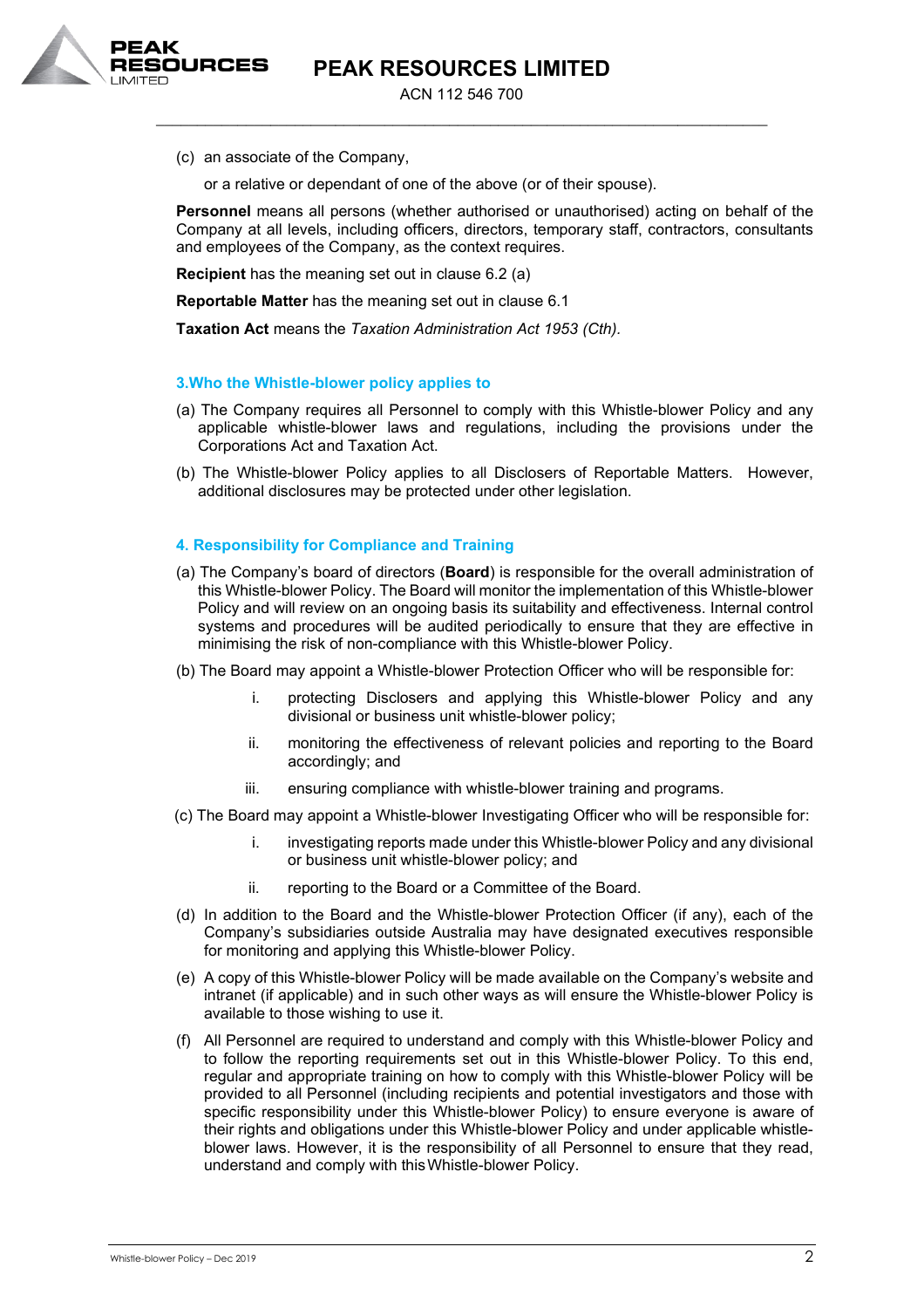

ACN 112 546 700 \_\_\_\_\_\_\_\_\_\_\_\_\_\_\_\_\_\_\_\_\_\_\_\_\_\_\_\_\_\_\_\_\_\_\_\_\_\_\_\_\_\_\_\_\_\_\_\_\_\_\_\_\_\_\_\_\_\_\_\_\_\_\_\_\_\_\_\_\_\_\_\_\_\_\_

### **5.Consequences of breaching this Whistle-blower Policy**

- (a) A breach of this Whistle-blower Policy may expose Personnel and the Company to damage, including but not limited to criminal and/or civil penalties, substantial fines, loss of business and reputational damage.
- (b) A breach of this Whistle-blower Policy by Personnel will be regarded as a serious misconduct, leading to disciplinary action which may include termination of employment.

# **6. Whistle-blower Policy**

# **6.1 Reportable Matters**

Personnel are encouraged to speak up and report Reportable Matters under this Whistleblower Policy to a Recipient listed in section 6.2 (a)

| <b>What are Reportable Matters?</b>                                                                                                                                                                                                                                                                                                                                     |                                                                                                                                                                                                                                                                                                                                                                                                                          |                                                                                                                                                                                                                                                                                               |  |
|-------------------------------------------------------------------------------------------------------------------------------------------------------------------------------------------------------------------------------------------------------------------------------------------------------------------------------------------------------------------------|--------------------------------------------------------------------------------------------------------------------------------------------------------------------------------------------------------------------------------------------------------------------------------------------------------------------------------------------------------------------------------------------------------------------------|-----------------------------------------------------------------------------------------------------------------------------------------------------------------------------------------------------------------------------------------------------------------------------------------------|--|
| Reportable Matters involve any actual or<br>suspected misconduct or an improper state<br>of affairs in relation to the Company or a<br>related board corporate or an officer or<br>employee of the Company.<br>You must have reasonable grounds for<br>reporting such conduct but you should speak<br>up even if you are unsure if something is a<br>Reportable Matter. | Reportable Matters may or may not include<br>a breach of law or information that indicates<br>a danger to the public or to the financial<br>system.<br><b>Examples</b> of Reportable Matters include,<br>but are not limited to, conduct which:<br>(a)<br>is dishonest, fraudulent, corrupt or<br>bribery or any other<br>involves<br>activity in breach of the Company's<br>Anti-Bribery and Anti-Corruption<br>Policy; |                                                                                                                                                                                                                                                                                               |  |
|                                                                                                                                                                                                                                                                                                                                                                         | (b)                                                                                                                                                                                                                                                                                                                                                                                                                      | is illegal (such as theft, dealing in or<br>use of illicit drugs, violence or<br>threatened violence and criminal<br>damage to property) or involves<br>criminal conduct or other breaches<br>of law or regulatory requirements;                                                              |  |
|                                                                                                                                                                                                                                                                                                                                                                         | (c)                                                                                                                                                                                                                                                                                                                                                                                                                      | is unethical or breaches any of the<br>Company's policies, charters or<br>Code of Conduct;                                                                                                                                                                                                    |  |
|                                                                                                                                                                                                                                                                                                                                                                         | (d)                                                                                                                                                                                                                                                                                                                                                                                                                      | is potentially harmful or damaging<br>to the Company, an employee or<br>person, such as unsafe work<br>practices, environmental damage<br>or substantial wasting of Company<br>resources:                                                                                                     |  |
|                                                                                                                                                                                                                                                                                                                                                                         | (e)                                                                                                                                                                                                                                                                                                                                                                                                                      | financial<br>cause<br>loss<br>may<br>or<br>damage<br>the<br>in any way<br>to<br>Company's<br>reputation<br>or<br>be<br>otherwise<br>detrimental<br>to<br>the<br>Company's interest;                                                                                                           |  |
|                                                                                                                                                                                                                                                                                                                                                                         | (f)                                                                                                                                                                                                                                                                                                                                                                                                                      | involves<br>actual<br>or threatened<br>harassment.<br>discrimination,<br>victimisation or bullying, or any<br>other type of detrimental action<br>(other than disclosures that solely<br>relate to personal work-related<br>grievances<br>defined<br>in<br>as<br>the<br>Corporations Act); or |  |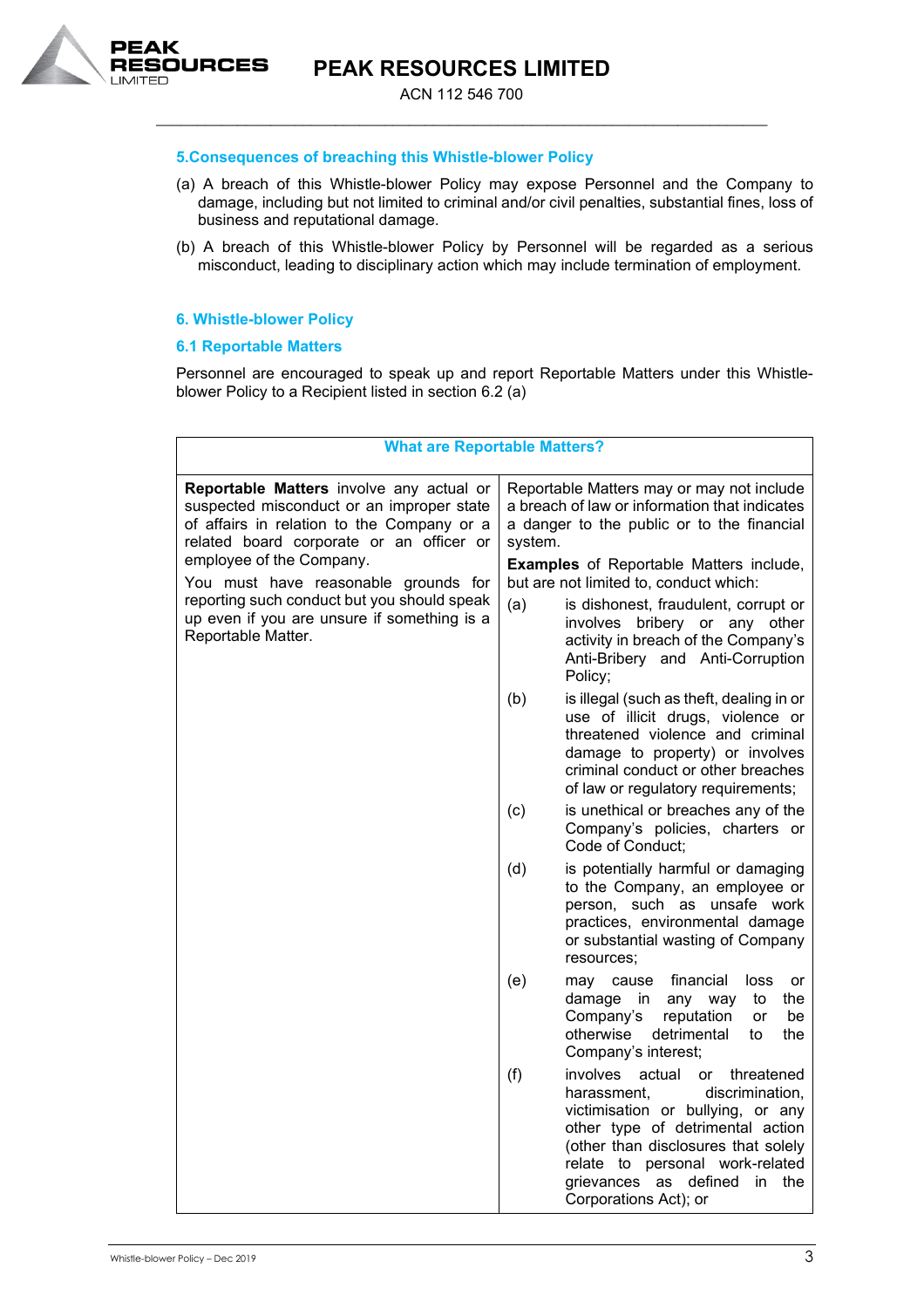

ACN 112 546 700 \_\_\_\_\_\_\_\_\_\_\_\_\_\_\_\_\_\_\_\_\_\_\_\_\_\_\_\_\_\_\_\_\_\_\_\_\_\_\_\_\_\_\_\_\_\_\_\_\_\_\_\_\_\_\_\_\_\_\_\_\_\_\_\_\_\_\_\_\_\_\_\_\_\_\_

|                                                                                                                                                                                                                                                                                                                                                                                                                                                                                                                                                                                                                                                                                                                                                              | amounts to an abuse of authority.                                                                                                                                                                                                                                                                                                                                                                                                                                                                                            |
|--------------------------------------------------------------------------------------------------------------------------------------------------------------------------------------------------------------------------------------------------------------------------------------------------------------------------------------------------------------------------------------------------------------------------------------------------------------------------------------------------------------------------------------------------------------------------------------------------------------------------------------------------------------------------------------------------------------------------------------------------------------|------------------------------------------------------------------------------------------------------------------------------------------------------------------------------------------------------------------------------------------------------------------------------------------------------------------------------------------------------------------------------------------------------------------------------------------------------------------------------------------------------------------------------|
| Reportable Matters do not generally include<br>personal work-related grievances.                                                                                                                                                                                                                                                                                                                                                                                                                                                                                                                                                                                                                                                                             | <b>Examples</b><br>of<br>work-related<br>personal<br>grievances include:                                                                                                                                                                                                                                                                                                                                                                                                                                                     |
| Personal work-related grievances are those<br>that relate to current or former employment<br>and have, or tend to have, implications for the<br>Discloser personally but do not have any<br>other significant implications<br>for<br>the<br>Company (or any other entity) or do not relate<br>to conduct or alleged conduct, about a<br>Reportable Matter.<br>Personnel can discuss personal work-related<br>grievances with their supervisor or the Chief<br>Executive Officer. Alternatively, Personnel<br>may wish to seek legal advice about their<br>rights and protections under employment law<br>and ways to resolve personal work-related<br>grievances.<br>However, in some cases, these grievances<br>may qualify for<br>legal protection<br>(See | (a)<br>an interpersonal conflict between<br><b>Discloser</b><br>the<br>and<br>another<br>employee; and<br>(b)<br>a decision that does not involve a<br>breach of workplace laws;<br>(c)<br>decision<br>concerning<br>the<br>a<br>engagement, transfer or promotion<br>of the Discloser;<br>(d)<br>a decision concerning the terms<br>and conditions of engagement of<br>the Discloser; or<br>a decision to suspend or terminate<br>(e)<br>the engagement of the Discloser,<br>or otherwise to discipline<br>the<br>Discloser |
| Annexure 1).                                                                                                                                                                                                                                                                                                                                                                                                                                                                                                                                                                                                                                                                                                                                                 |                                                                                                                                                                                                                                                                                                                                                                                                                                                                                                                              |

# **6.2 Making a Report**

### (a) **Who to report to?**

The Company encourages reports of Reportable Matters to be made to any of the following recipients (as appropriate in the circumstances) (**Recipients**):

- i. to any Whistle-blower Protection Officer;
- ii. to the relevant supervisor, senior manager or officer in the Company who makes, or participates in making, decisions that affect the whole, or a substantial part of, the business of the Company, or who has the capacity to affect significantly the Company's financial standing;
- iii. to the Chairman of the Audit and Risk Committee;
- iv. any member of the Board; or
- v. the Company Secretary.

The contact details of the Recipients can be found on the Company's intranet (if applicable). Reports can be made by email, telephone and in person.

The Company recognises that there may be issues of sensitivity whereby a Discloser does not feel comfortable to make a report to an internal recipient. In such cases, the Discloser may feel more comfortable making an anonymous disclosure to an external recipient.

Nothing in this Whistle-blower Policy (including anonymous reporting) should be taken in any way as restricting someone from reporting any matter or providing any information to a regulator (such as ASIC, the APRA, Commissioner), the Company's auditor or a member of the audit team, a lawyer (to obtain advice or representation) or any other person in accordance with any relevant law, regulation or other requirement. Information in relation to whistleblowing is available from such regulators and can generally be downloaded on their website.

### (b) **Anonymous reports**

The Company also appreciates that speaking up can be difficult. Reports can also be made anonymously or using a pseudonym and still be protected. A Discloser can refuse to answer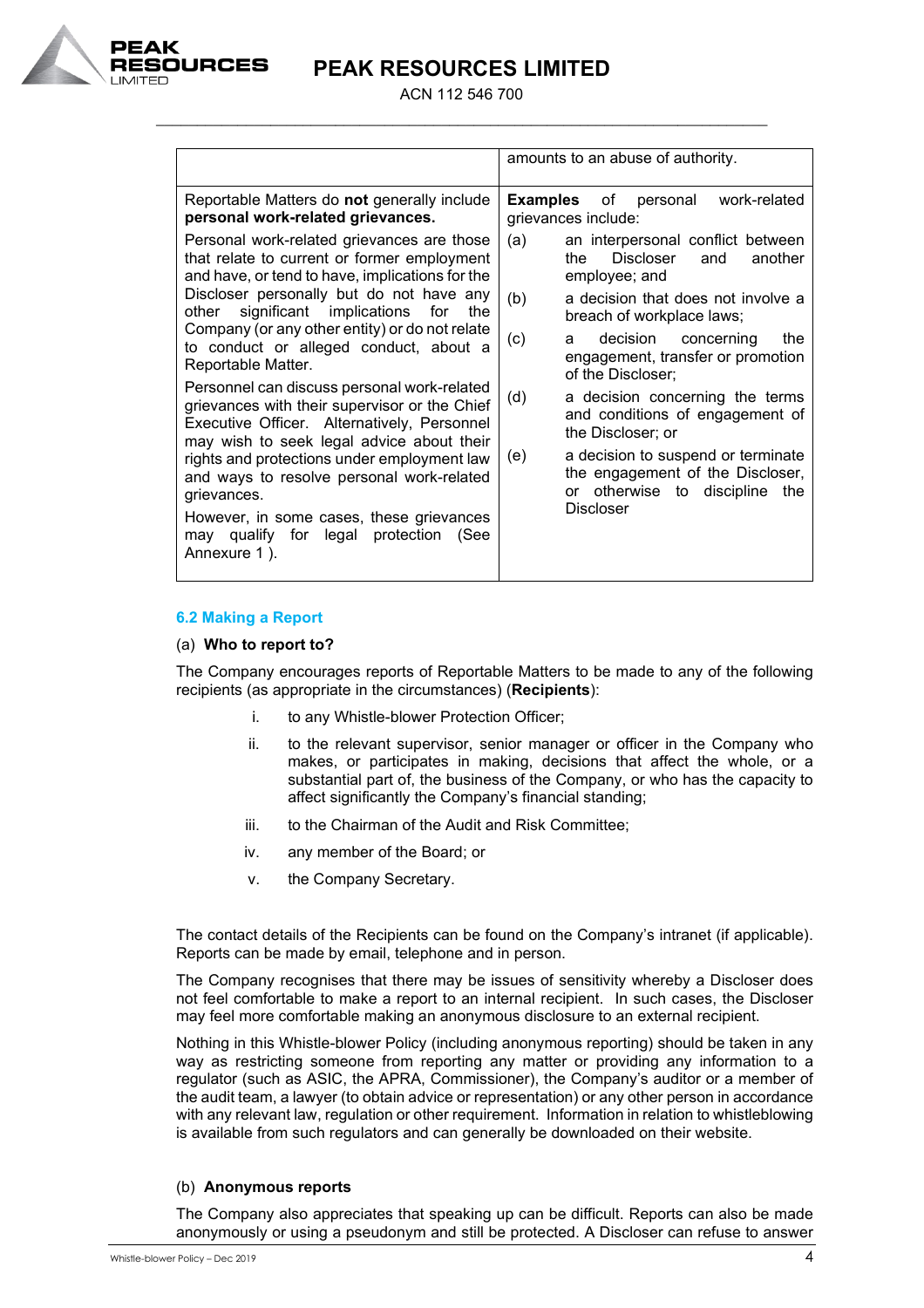

ACN 112 546 700 \_\_\_\_\_\_\_\_\_\_\_\_\_\_\_\_\_\_\_\_\_\_\_\_\_\_\_\_\_\_\_\_\_\_\_\_\_\_\_\_\_\_\_\_\_\_\_\_\_\_\_\_\_\_\_\_\_\_\_\_\_\_\_\_\_\_\_\_\_\_\_\_\_\_\_

questions that could reveal their identity. While reports can be made anonymously, it may affect the ability to investigate the matter properly and to communicate with the Discloser about the report. Anonymous Disclosers should therefore attempt to maintain two-way communication as far as possible.

Anonymous reports can be made by sending an anonymous email using a temporary or disposable email address available from the internet.

# (c) **Information to include in the report**

As much information should be included in the report as possible including details of the Reportable Matter, people involved, dates, locations and whether more evidence may exist.

Disclosers will be expected to have reasonable grounds to believe the information being disclosed is true (which will be based on the objective reasonableness of the reasons for the Discloser's suspicions) but the Discloser will not be penalised and may still qualify for protection if the information turns out to be incorrect should they have such reasonable grounds. However, any deliberate false reporting will not qualify for protection under this Whistle-blower Policy and will be treated as a serious matter and may be subject to disciplinary action.

# (d) **Questions**

Personnel who are unsure about how this Whistle-blower Policy works, what is covered by the Whistle-blower Policy or how a disclosure may be handled are encouraged to speak with their supervisor in the first instance.

# **6.3 Investigating a report**

### (a) **Who will investigate?**

An appropriate investigator (or investigators) may be appointed to investigate any reports made under this Whistle-blower Policy. An investigator will be independent of the Discloser and individuals who are the subject of the disclosure and the department or business unit involved. Possible investigators include:

- i. any Whistle-blower Investigating Officer;
- ii. any Whistle-blower Protection Officer;
- iii. a relevant supervisor, senior manager or officer in the Company who makes, or participates in making, decisions that affect the whole, or a substantial part of, the business of the Company, or who has the capacity to affect significantly the Company's financial standing;
- iv. the Chairman of the Audit and Risk Committee;
- v. any member of the Board;
- vi. the Company Secretary; or
- vii. an independent adviser.

Where a Reportable Matter relates to the managing director, Chief Executive Officer, any Whistle-blower Protection Officer, any Whistle-blower Investigating Officer or a director of the Company, the matter will be referred directly to the Chair of the Audit and Risk Committee or other appropriate person.

# (b) **How will the investigation be conducted?**

Any matters reported under this Whistle-blower Policy will be considered and a determination will be made as to whether the disclosure falls within the scope of this Whistle-blower Policy. If so, the matter will be investigated as soon as practicable after the matter has been reported. The investigation process will be conducted in a thorough, fair, objective and independent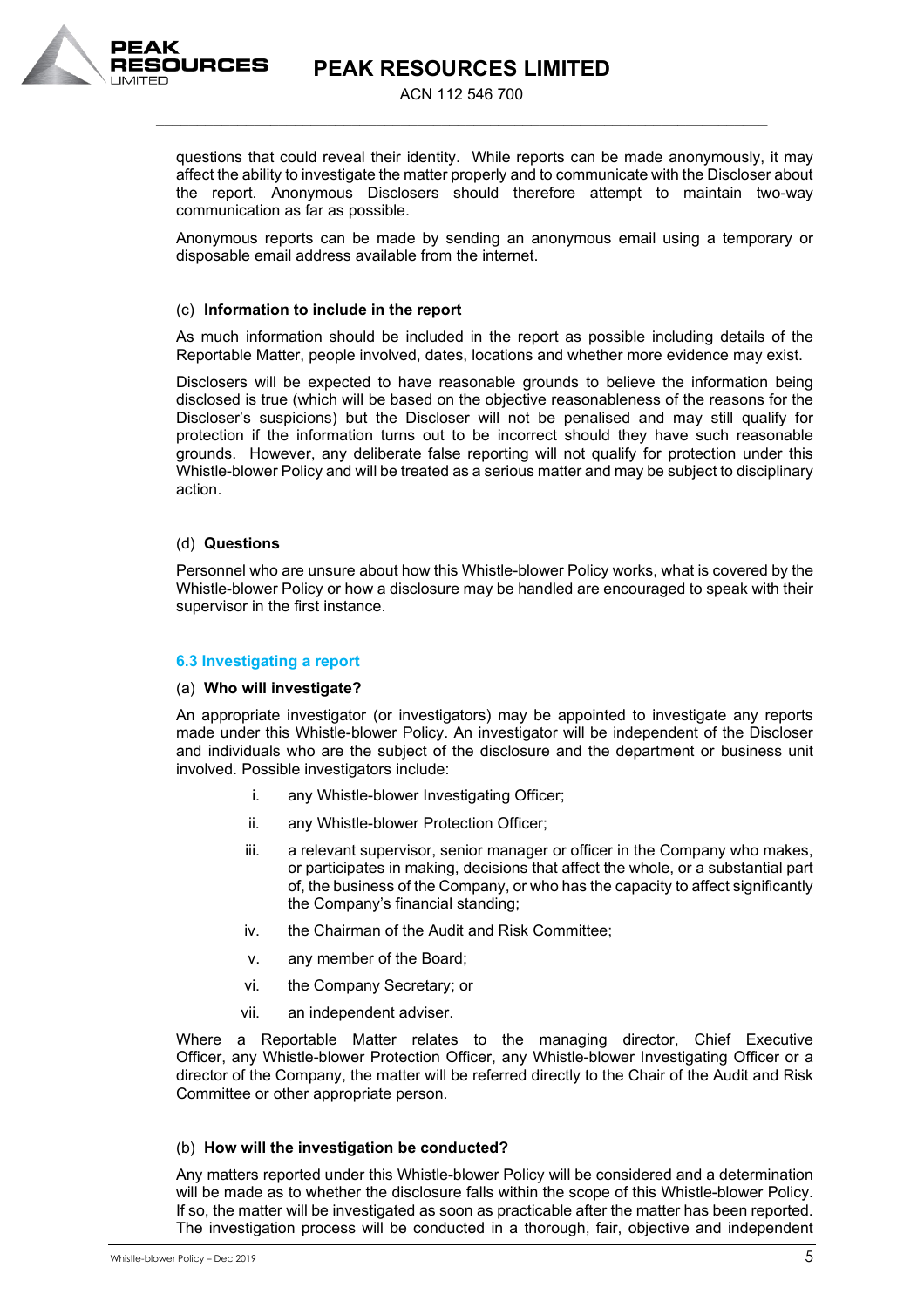

ACN 112 546 700 \_\_\_\_\_\_\_\_\_\_\_\_\_\_\_\_\_\_\_\_\_\_\_\_\_\_\_\_\_\_\_\_\_\_\_\_\_\_\_\_\_\_\_\_\_\_\_\_\_\_\_\_\_\_\_\_\_\_\_\_\_\_\_\_\_\_\_\_\_\_\_\_\_\_\_

manner (while preserving confidentiality) and will depend on the precise nature of the conduct being investigated. Due care and appropriate speed will be taken and reported information will be verified and relevant personnel interviewed as part of the investigative process. The Company may seek independent advice as necessary.

The Discloser may be asked for further information, will be given regular and appropriate updates in the circumstances and will be advised of any outcomes from the investigation (subject to considerations of privacy and confidentiality). Any updates or outcomes will be advised by reasonable means.

Anonymous reports will be investigated based on the information provided and may be limited if the Discloser has refused or omitted to provide contact details.

At the end of the investigation, the relevant investigating officer will report their findings to the Chairman of the Audit and Risk committee/Chairman who will determine the appropriate response. This may include rectifying any unacceptable conduct and taking any action required to prevent future occurrences of the same or similar conduct as well as disciplinary action if necessary. The identity of the Discloser will be redacted from any written investigation reports unless they have consented to disclosure of their identity.

The Discloser may lodge a complaint with a regulator if they are not happy with an outcome of the investigation or if they consider that this Whistle-blower Policy has not been adhered to adequately.

### **6.4 Support and Protections**

### (a) **Identity Protection (Confidentiality) for Disclosers**

The identity of and information likely to lead to the identification of a Discloser will be kept confidential, however a disclosure can be made:

- i. if the Discloser consents:
- ii. to ASIC, APRA, the Commissioner or a member of the AFP;
- iii. to a lawyer for the purpose of obtaining legal advice or representation; or
- iv. if the disclosure is allowed or required by law.

During the course of an investigation, the Company will take reasonable steps to reduce the risk of disclosing information that could identify the Discloser (including redacting all personal information or references to the Discloser, restricting the number of people involved in handling and investigating the disclosure and ensuring secure and confidential email communication in relation to the investigation). Note however, that in practice, people may be able to guess the Discloser's identity if the Discloser has mentioned their intention to make a disclosure; the Discloser is one of a very small number of people with access to the information; or the disclosure relates to information that a Discloser has previously been told privately and in confidence.

Unauthorised disclosure of:

- i. the identity of a Discloser who has made a report of a Reportable Matter; or
- ii. information from which the identity of the Discloser could be inferred,

may be an offence under Australian law, will be regarded as a disciplinary matter and will be dealt with in accordance with the Company's disciplinary procedures.

A Discloser may lodge a complaint about a breach of confidentiality with the Company or a regulator.

### (b) **Protection from detriment for Disclosers**

A Discloser who makes a report under this Whistle-blower Policy shall not suffer detriment (either actual or threatened). Examples of actual or threatened detriment include:

i. harassment, intimidation, victimisation, bias or discrimination;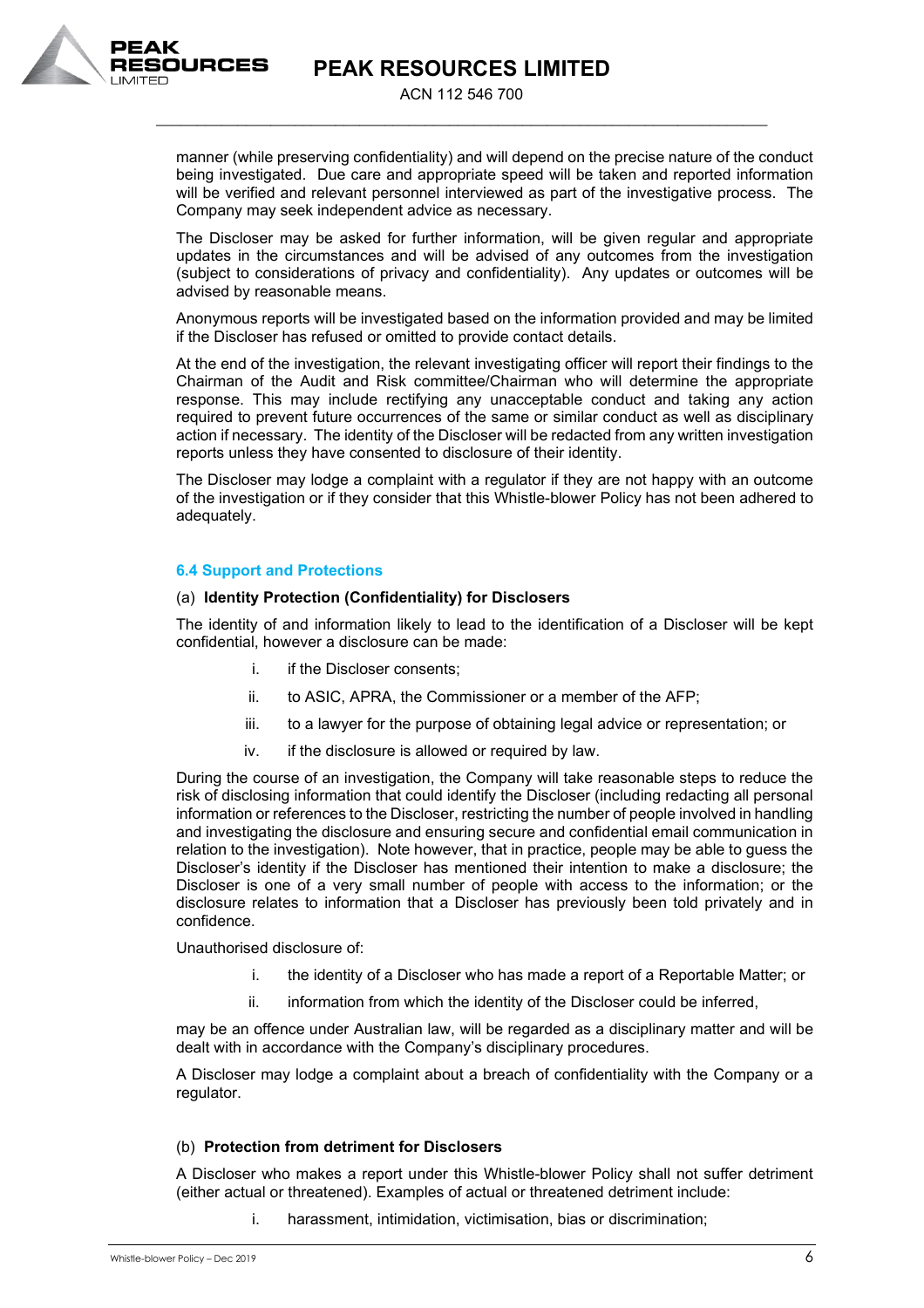

ACN 112 546 700 \_\_\_\_\_\_\_\_\_\_\_\_\_\_\_\_\_\_\_\_\_\_\_\_\_\_\_\_\_\_\_\_\_\_\_\_\_\_\_\_\_\_\_\_\_\_\_\_\_\_\_\_\_\_\_\_\_\_\_\_\_\_\_\_\_\_\_\_\_\_\_\_\_\_\_

- ii. dismissal of an employee or varying an employee's position or duties;
- iii. causing physical or psychological harm or injury; or
- iv. damage to a person's property, reputation, business or financial position or any other damage.

Certain actions will not constitute detrimental conduct such as:

- i. administrative action that is reasonable for the purpose of protecting a Discloser from detriment (eg moving a Discloser who has made a disclosure about their immediate work area to another area to prevent them from detriment); and
- ii. managing a Discloser's unsatisfactory work performance, if the action is in line with the Company's performance management framework.

The Company will take all steps to protect Disclosers from any form of detrimental treatment and may ensure that a risk assessment is carried out to determine the risk of detriment.

Anyone who retaliates against someone who has reported a possible violation may be subject to discipline by the Company or penalties under the Corporations Act, Taxation Act or other Australian law.

Anyone who is subjected to detriment as a result of making a report under this Whistle-blower Policy should report it in accordance with clause 6.2 of this Whistle-blower Policy.

A Discloser (or any other employee or person) can seek compensation or other remedies through the courts if:

- i. they suffer loss, damage or injury because of a disclosure; and
- ii. the Company failed to prevent a person from causing the detriment.

A Discloser may seek independent legal advice or contact a regulatory body if they believe they have suffered detriment.

# (c) **Other protections available to Disclosers**

Additional protections will be offered by the Company depending on the Reportable Matter and the people involved. Protections may include but are not limited to:

- i. monitoring and managing behaviour of other employees;
- ii. offering support services (including counselling or other professional or legal services);
- iii. implementing strategies to help minimise and manage stress; time or performance impacts; or other challenges resulting from the disclosure or the investigation;
- iv. relocating employees to a different group or office or to another role or making modifications to the employee's workplace or the way they perform their duties;
- v. offering a leave of absence or flexible workplace arrangements during the course of an investigation; or
- vi. rectifying any detriment suffered.

In addition, current and former employees may also request additional support from their supervisor or any Whistle-blower Protection Officer if required.

Whilst the Company will endeavour to support all Disclosers, it will not be able to provide the same sort of practical support to each Discloser. Therefore, the processes in this Whistleblower Policy will be adapted and applied to the extent reasonably possible.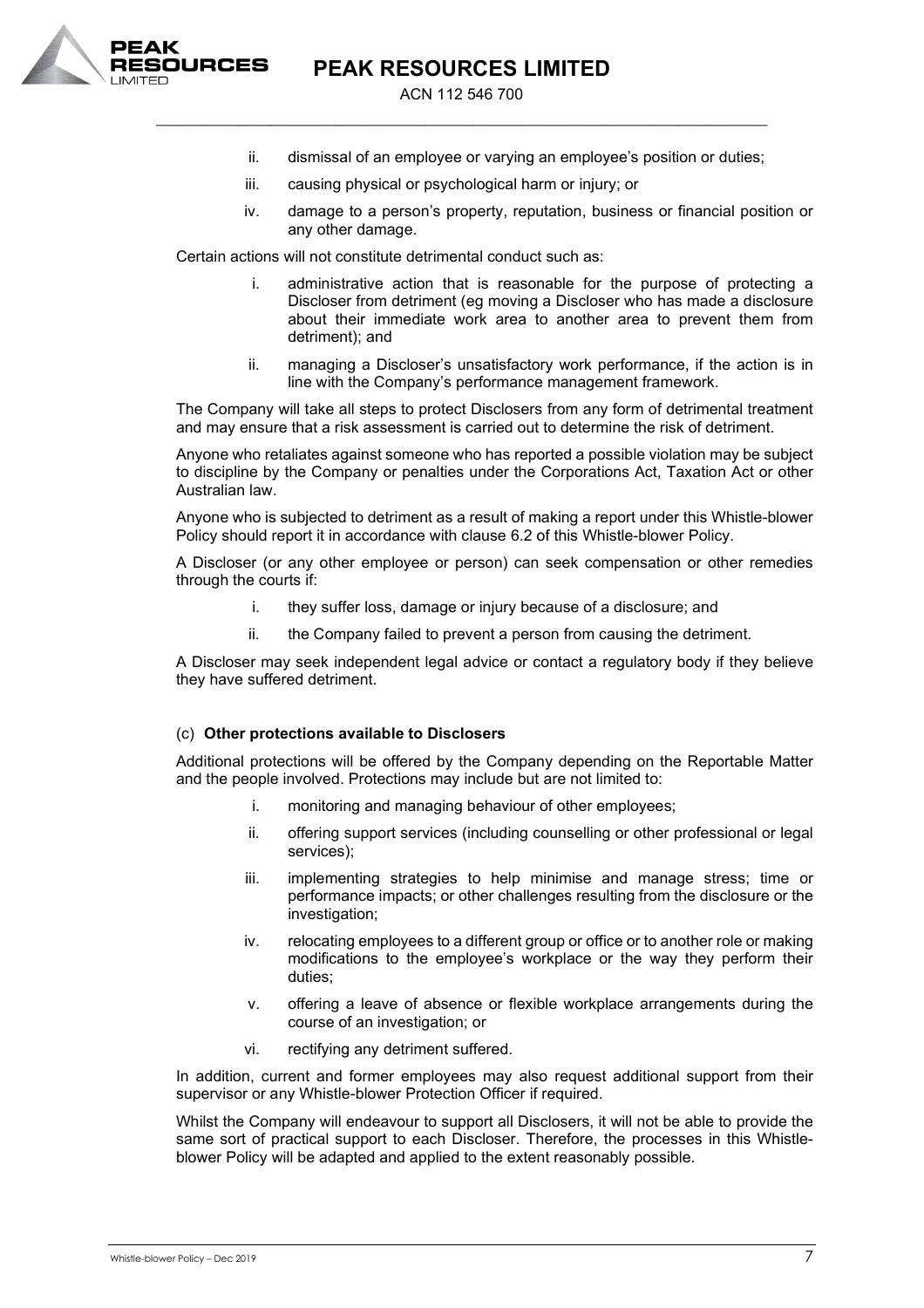

ACN 112 546 700 \_\_\_\_\_\_\_\_\_\_\_\_\_\_\_\_\_\_\_\_\_\_\_\_\_\_\_\_\_\_\_\_\_\_\_\_\_\_\_\_\_\_\_\_\_\_\_\_\_\_\_\_\_\_\_\_\_\_\_\_\_\_\_\_\_\_\_\_\_\_\_\_\_\_\_

# (d) **Fair treatment of those mentioned in a disclosure**

The Company will ensure fair treatment of officers and employees of the Company who are mentioned in any disclosure, and to whom any disclosures relate. The disclosure will be handled confidentially and will be assessed and may be subject to investigation. If an investigation is required, it will be conducted in an objective, fair and independent manner. Such employees will be advised of the subject matter of the disclosure at the appropriate time and as required by law and will be advised of the outcome of the investigation. An employee who is the subject of a disclosure may contact the Company's support services.

# (e) **Files and records**

The Company will ensure that any records relating to any reports made under this Whistleblower Policy are stored securely and only accessed by authorised personnel directly involved in managing and investigating the report. All those involved in handling and investigating reports will be reminded about confidentiality requirements including that an unauthorised disclosure of a Discloser's identity may be a criminal offence.

# (f) **Special legal protections under the Corporations Act and the Taxation Act**

Whilst this Whistle-blower Policy deals with internal disclosures of information, additional legal protections are available for certain Disclosers under the Corporations Act and the Taxation Act provided the disclosure is about a "disclosable matter" or "tax affair" as defined under such legislation certain conditions are met. These are summarised in Annexures 1 and 2 respectively. Disclosures that are not about "disclosable matters" or "tax affairs" will not qualify for protection under the Corporations Act or Taxation Act. For more information, see the information available on the ASIC website and the ATO website.

# **7. Monitoring and Review**

- a) Material incidences reported under this Whistle-blower Policy will be reported to the Board or a committee of the Board.
- b) The Board, in conjunction with any Whistle-blower Protection Officer will monitor the content, effectiveness and implementation of this Whistle-blower Policy on a periodic basis. There may also be independent reviews taken from time to time. Any findings, updates or improvements identified will be addressed as soon as possible and circulated to all officers and employees
- c) Officers and employees are invited to comment on this Whistle-blower Policy and suggest ways in which it might be improved. Comments, suggestions and queries should be addressed to the Board.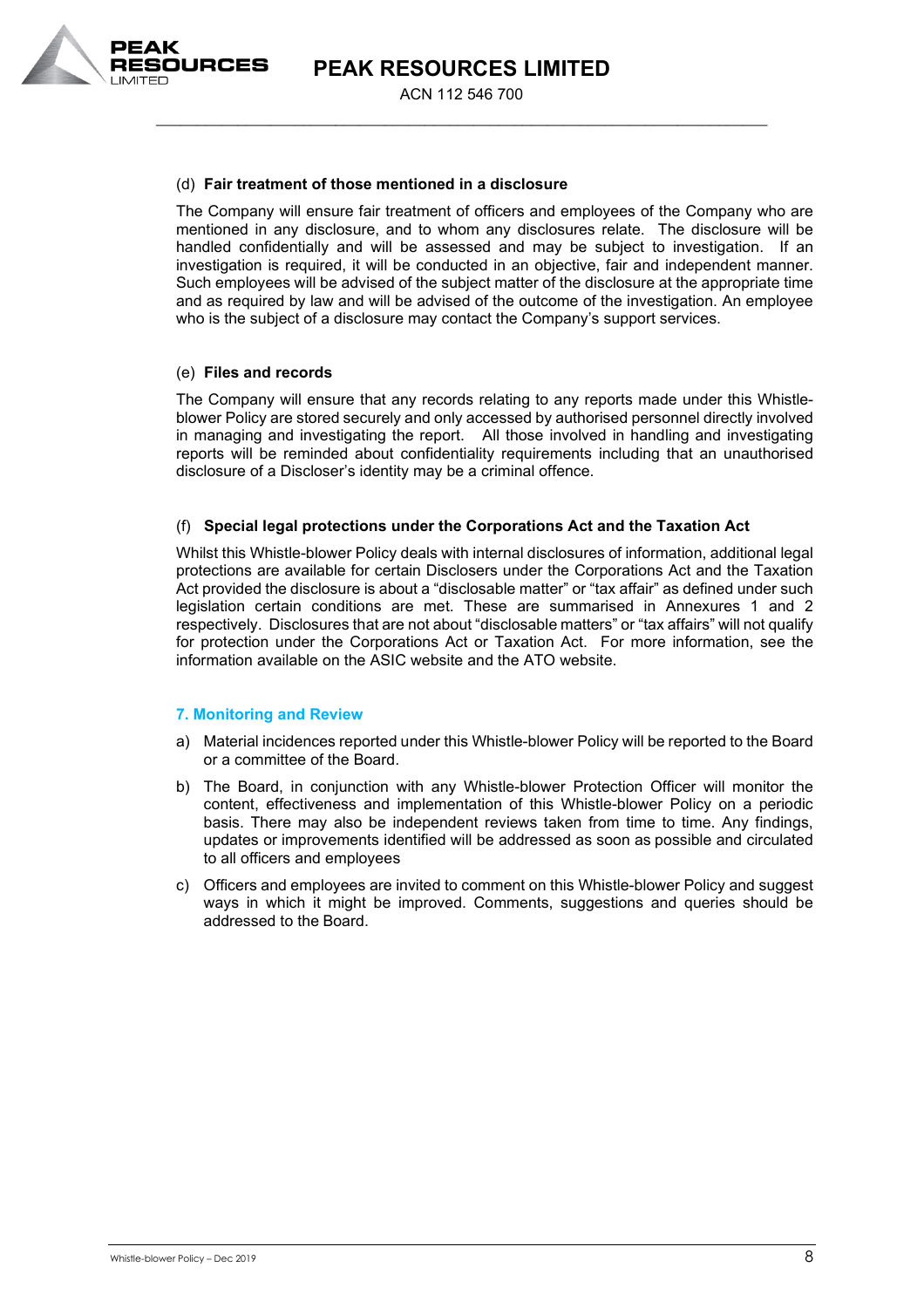

ACN 112 546 700 \_\_\_\_\_\_\_\_\_\_\_\_\_\_\_\_\_\_\_\_\_\_\_\_\_\_\_\_\_\_\_\_\_\_\_\_\_\_\_\_\_\_\_\_\_\_\_\_\_\_\_\_\_\_\_\_\_\_\_\_\_\_\_\_\_\_\_\_\_\_\_\_\_\_\_

# **Annexure 1 – Summary of Protections under the Corporations Act**

The Corporations Act sets out disclosures that are protected under the Corporations Act if certain conditions are met as well as the protections available to protected disclosures. *A summary of such protections (as at the date of this policy) is set out below but you should refer to the Corporations Act itself for a full understanding of the conditions and protections available and the relevant definitions. You can also visit the ASIC website for more information.*

### **1.Protected Disclosures**

Disclosures will be protected if:

- (a) the discloser is an **Eligible Whistle-blower**, being an individual who is, or has been, any of the following:
	- i. an officer or employee of the Company (eg current and former employees who are permanent, part-time, fixed-term or temporary, interns, secondees, managers and directors);
	- ii. an individual who supplies services or goods to the Company (whether paid or unpaid) or an employee of a person that supplies goods or services to the Company (eg current and former contractors, consultants, service providers and business partners);
	- iii. an associate of the Company;
	- iv. a relative, dependant or dependant of the spouse of any individual referred to at i to iii above; or
	- v. any prescribed individual under the Corporations Act;
- (b) **and** the disclosure is made to:
	- i. the ASIC, APRA or a prescribed Commonwealth authority; or
	- ii. an **Eligible Recipient**, being:
		- A. an officer or senior manager of the Company or a related body corporate of the Company;
		- B. an auditor (or a member of the audit team) of the Company or a related body corporate of the Company;
		- C. an actuary of the Company or a related body corporate of the Company;
		- D. a person authorised by the Company to receive disclosures that qualify for protection under the Corporations Act;
		- E. anyone prescribed under the regulations as being an eligible recipient; or
	- iii. a legal practitioner for the purposes of obtaining legal advice or legal representation in relation to the whistle-blower provisions in the Corporations Act (even in the event such legal practitioner concludes that a disclosure does not relate to a disclosable matter under the Corporations Act);

(c) **and** the disclosure relates to a **Disclosable Matter** in that the discloser has reasonable grounds to suspect that the information concerns misconduct, or an improper state of affairs or circumstances in relation to the Company or a related body corporate of the Company. This includes any suspicion that the Company or its body corporate, or an officer or employee of the Company or its body corporate has engaged in conduct that:

> i. constitutes an offence against, or a contravention of, a provision of the Corporations Act, the *Australian Securities Investments Commission Act*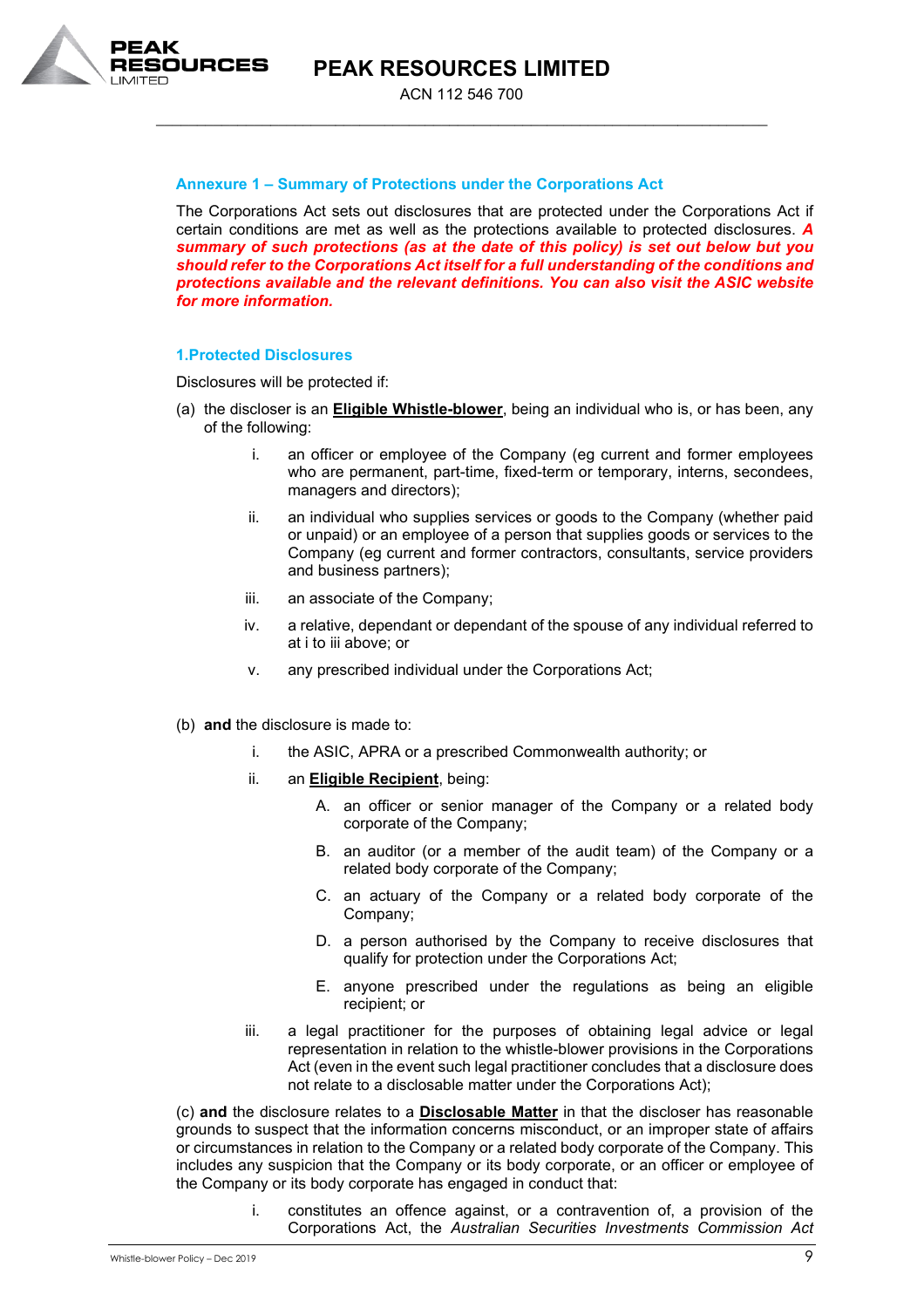

ACN 112 546 700 \_\_\_\_\_\_\_\_\_\_\_\_\_\_\_\_\_\_\_\_\_\_\_\_\_\_\_\_\_\_\_\_\_\_\_\_\_\_\_\_\_\_\_\_\_\_\_\_\_\_\_\_\_\_\_\_\_\_\_\_\_\_\_\_\_\_\_\_\_\_\_\_\_\_\_

> *2001*, the *Banking Act 1959*, the *Financial Sector (Collection of Data) Act 2001*, the *Insurance Act 1973*, the *Life Insurance Act 1995*, the *National Consumer Credit Protection Act 2009*, the *Superannuation Industry (Supervision) Act 1993*, or an instrument made under any such Act; or

- ii. constitutes an offence against any other law of the Commonwealth of Australia that is punishable by imprisonment for a period of 12 months or more; or
- iii. represents a danger to the public of the financial system; or
- iv. is prescribed by regulation.

(Note that the term "misconduct" is defined in the Corporations Act to include fraud, negligence, default, breach of trust and breach of duty.)

### (d) **Public interest and Emergency Disclosures**

Emergency or public interest disclosures (as defined under the Corporations Act) will also be protected if made to Journalists or Parliamentarians (each as defined in the Corporations Act) in extreme cases (excluding tax matters) in circumstances where at least 90 days have passed since an earlier protected disclosure has been made to ASIC, APRA or another Commonwealth body without reasonable steps having been taken to address the misconduct, or there will be substantial and imminent danger to someone's health or safety. Note that before such public interest disclosure is made, the discloser must have given written notice to the relevant regulatory body. Such notice must include sufficient information to identify the previous disclosure and must state that the discloser intends to make the public disclosure if appropriate steps are not taken.

Disclosers are advised to contact any Whistle-blower Protection Officer or an independent legal adviser to ensure they understand the criteria for making an emergency or public interest disclosure that qualifies for protection.

### (e) **Personal work-related grievances**

Personal work-related grievances (as defined in the Corporations Act) will not be protected to the extent that the information disclosed does not concern a contravention, or an alleged contravention, of the prohibition on victimisation under the Corporations Act that involves detriment caused to the discloser or a threat made to the discloser.

However, a personal work-related grievance will still qualify for protection if:

- i. it includes information about misconduct, or information about misconduct includes or is accompanied by a personal work-related grievance (mixed report);
- ii. the Company has breached employment or other laws punishable by imprisonment for a period of 12 months or more, engaged in conduct that represents a danger to the public, or the disclosure relates to information that suggests misconduct beyond the Discloser's personal circumstances;
- iii. the Discloser suffers from or is threatened with detriment for making the disclosure; or
- iv. the Discloser seeks legal advice or legal representation about the operation of the whistle-blower protections under the Corporations Act.

# **2.Protections Available**

**(a) Protected disclosures will be given the following protections under the Corporations Act**

 **Protected disclosures not actionable**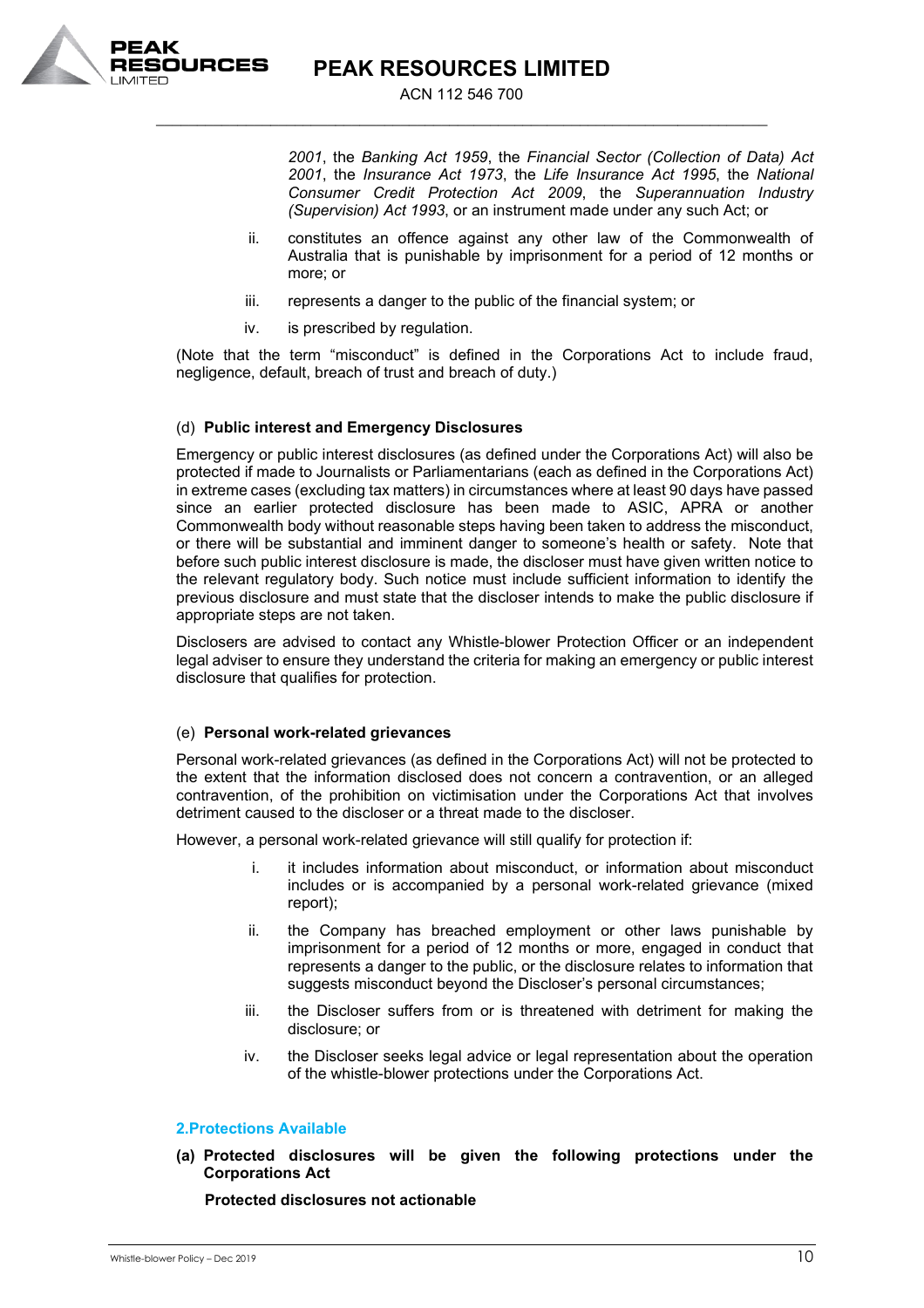

ACN 112 546 700 \_\_\_\_\_\_\_\_\_\_\_\_\_\_\_\_\_\_\_\_\_\_\_\_\_\_\_\_\_\_\_\_\_\_\_\_\_\_\_\_\_\_\_\_\_\_\_\_\_\_\_\_\_\_\_\_\_\_\_\_\_\_\_\_\_\_\_\_\_\_\_\_\_\_\_

- i. the discloser will not be subject to any civil, criminal or administrative liability (including disciplinary action) for making the disclosure; and
- ii. no contractual or other remedy may be enforced, and no contractual or other right may be exercised against the discloser on the basis of the disclosure; and
- iii. if the disclosure qualified for protection under the Corporations Act (including public interest and emergency disclosure), the information is not admissible as evidence against the discloser in criminal proceedings for the imposition of a penalty, other than proceedings in respect of the falsity of the information;

# **Victimisation Prohibited**

Anyone who causes or threatens to cause detriment (as defined in the Corporations Act) to a discloser or another person in the belief or suspicion that a report has been made, or may have been made, proposes to or could be made, may be guilty of an offence and may be liable for damages or subject to a court order. Examples of possible court orders include, but are not limited to:

- i. requiring compensation for loss or damage;
- ii. an injunction to prevent, stop or remedy the effects of detrimental conduct;
- iii. an order requiring an apology for engaging in detrimental conduct;
- iv. if the detrimental conduct wholly or partly resulted in the termination of an employee's employment, reinstatement of their position; and
- v. any other order the court thinks appropriate.

### **Identifying information not to be disclosed**

Subject to applicable laws:

- i. a discloser's identity cannot be disclosed to a Court or tribunal except where considered necessary; and
- ii. the person receiving the report commits an offence if they disclose the substance of the report or the discloser's identity, without the discloser's consent, to anyone except an authorised disclosure to ASIC, APRA, the AFP or a lawyer for the purposes of obtaining legal advice or representation in relation to the report.

# **Costs of proceedings**

A discloser may not need to pay costs of legal proceedings unless they have acted vexatiously or without reasonable cause and the unreasonable act caused the other party to incur the costs.

### (b) **Confidentiality**

In relation to a protected disclosure, the identity of a discloser (and any information likely to lead to the identification of a discloser) must be kept confidential unless expressly authorised in writing.

A disclosure of the discloser's identity will be authorised if made:

- i. to ASIC, APRA or a member of the AFP;
- ii. to a legal practitioner for the purposes of obtaining legal advice or legal representation in relation to the whistle-blower provisions in the Corporations Act;
- iii. to a person prescribed by the regulations of the Corporations Act for this purpose;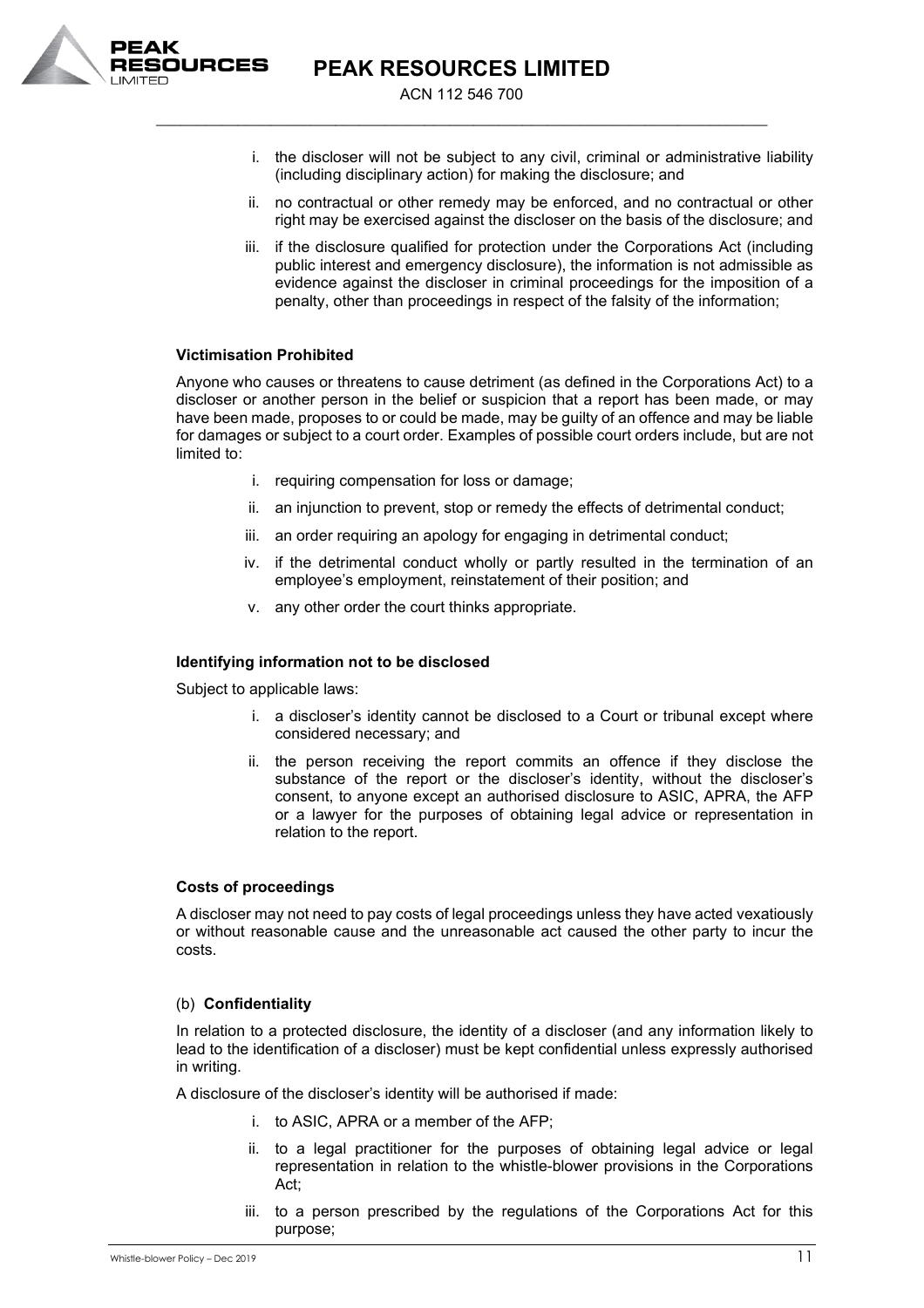

ACN 112 546 700 \_\_\_\_\_\_\_\_\_\_\_\_\_\_\_\_\_\_\_\_\_\_\_\_\_\_\_\_\_\_\_\_\_\_\_\_\_\_\_\_\_\_\_\_\_\_\_\_\_\_\_\_\_\_\_\_\_\_\_\_\_\_\_\_\_\_\_\_\_\_\_\_\_\_\_

- iv. with the express written consent of the discloser; or
- v. by ASIC, APRA or a member of the AFP to a Commonwealth or State or Territory authority for the purpose of assisting the authority in the performance of its functions or duties.

However, such confidentiality does not apply where the disclosure is not the identity of the discloser and is reasonably necessary for the purposes of investigating a matter and all reasonable steps have been taken to reduce the risk that the discloser will be identified.

# (c) **Timing**

A discloser will qualify for protection from the time they make their disclosure, regardless of whether, at this time, the discloser or recipient recognises that the disclosure qualifies for protection.

### (d) **No immunity from misconduct**

Note that the protections do not grant immunity for any misconduct a discloser has engaged in that is revealed in their disclosure.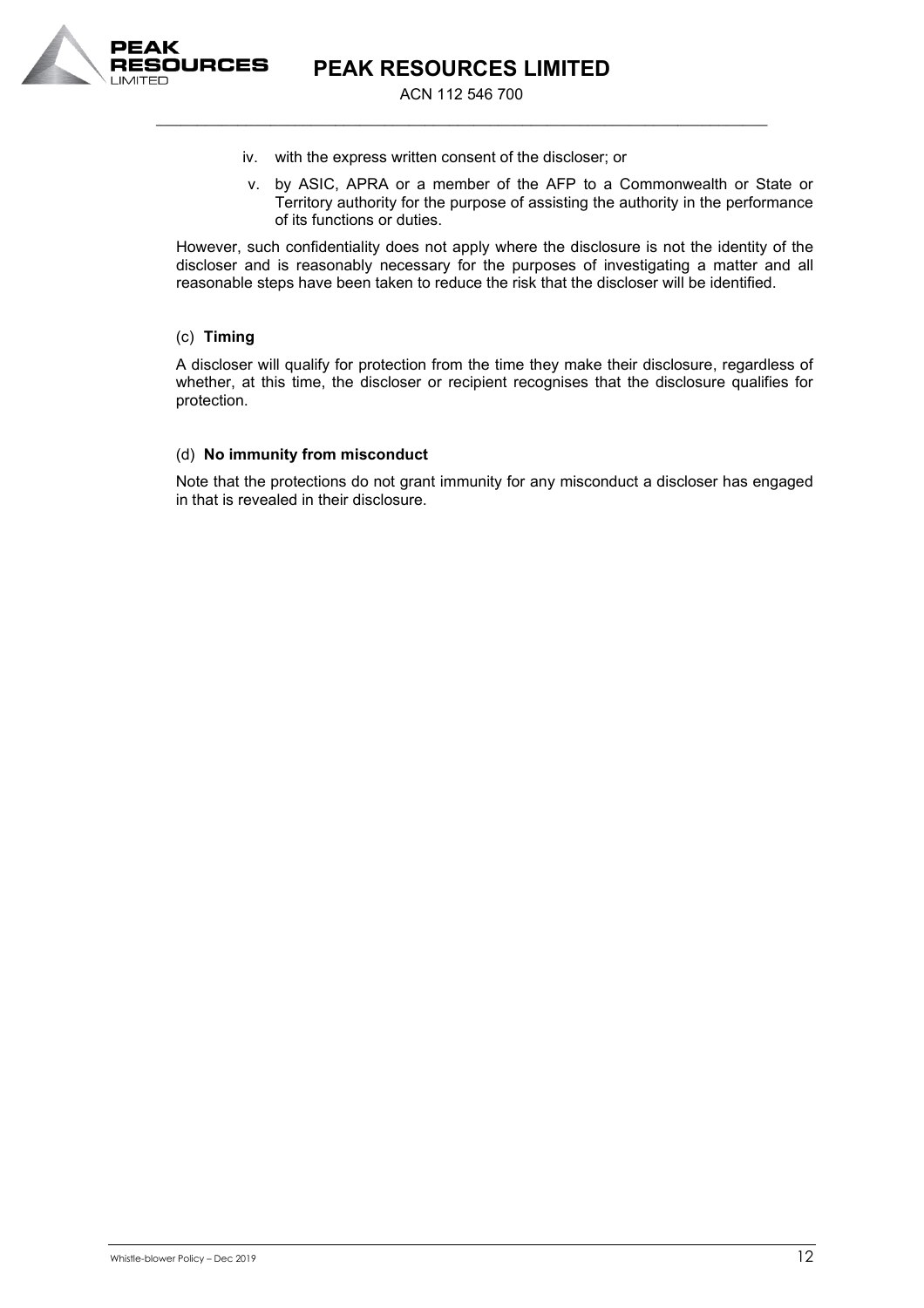

ACN 112 546 700 \_\_\_\_\_\_\_\_\_\_\_\_\_\_\_\_\_\_\_\_\_\_\_\_\_\_\_\_\_\_\_\_\_\_\_\_\_\_\_\_\_\_\_\_\_\_\_\_\_\_\_\_\_\_\_\_\_\_\_\_\_\_\_\_\_\_\_\_\_\_\_\_\_\_\_

### **Annexure 2 – Summary of Protections under the Taxation Administration Act**

The Taxation Act sets out disclosures that are protected under the Taxation Administration Act if certain conditions are met as well as protections available to protected disclosures. *A summary of such protections (as at the date of this policy) is set out below but you should refer to the Taxation Administration Act itself for a full understanding of the conditions and protections available and the relevant definitions. You can also visit the ATO website for more information.*

#### **1.Protected Disclosures**

Disclosures will be protected if:

- (a) the discloser is an **Eligible Whistle-blower**, being an individual who is, or has been, any of the following:
	- i. an officer (within the meaning of the Corporations Act) or employee of the Company;
	- ii. an individual who supplies services or goods to the Company (whether paid or unpaid) or an employee of a person that supplies goods or services to the Company;
	- iii. an associate (within the meaning of the *Income Tax Assessment Act 1936*) of the Company;
	- iv. a spouse, child or dependant of any individual referred to in (i) to (ii) above or of such an individual's spouse; or
	- v. any prescribed individual under the regulations under the Taxation Act;
- (b) **and** the disclosure is made to:
	- i. the Commissioner **and** the discloser consider that the information may assist the Commissioner to perform his or her functions or duties under a taxation law in relation to the Company or an associate of the Company; or
	- ii. an **Eligible Recipient**, being:
		- A. a director, secretary or senior manager of the Company;
		- B. an employee or officer of the Company who has functions or duties that relate to the tax affairs (within the meaning of the Taxation Act) of the Company;
		- C. the Company's auditor (or a member of that audit team);
		- D. a registered tax agent or BAS agent (within the meaning of the *Tax Agent Services Act 2009*) who provides tax agent services or BAS services to the Company;
		- E. a person authorised by the Company to receive disclosures that qualify for protection under the Taxation Act; or
		- F. anyone prescribed under the Taxation Act regulations as being an Eligible Recipient;

**and** the discloser has reasonable grounds to suspect that the information indicates misconduct, or an improper state of affairs or circumstances, in relation to the tax affairs of the Company or an associate of the Company ("tax affairs" means affairs relating to any tax imposed by or under, or assessed or collected under, a law administered by the Commissioner);

**and** the discloser considers that the information may assist the Eligible Recipient to perform functions or duties in relation to the tax affairs of the Company or an associate of the Company; or

iii. a legal practitioner for the purposes of obtaining legal advice or legal representation in relation to the whistle-blower provisions in the Taxation Act.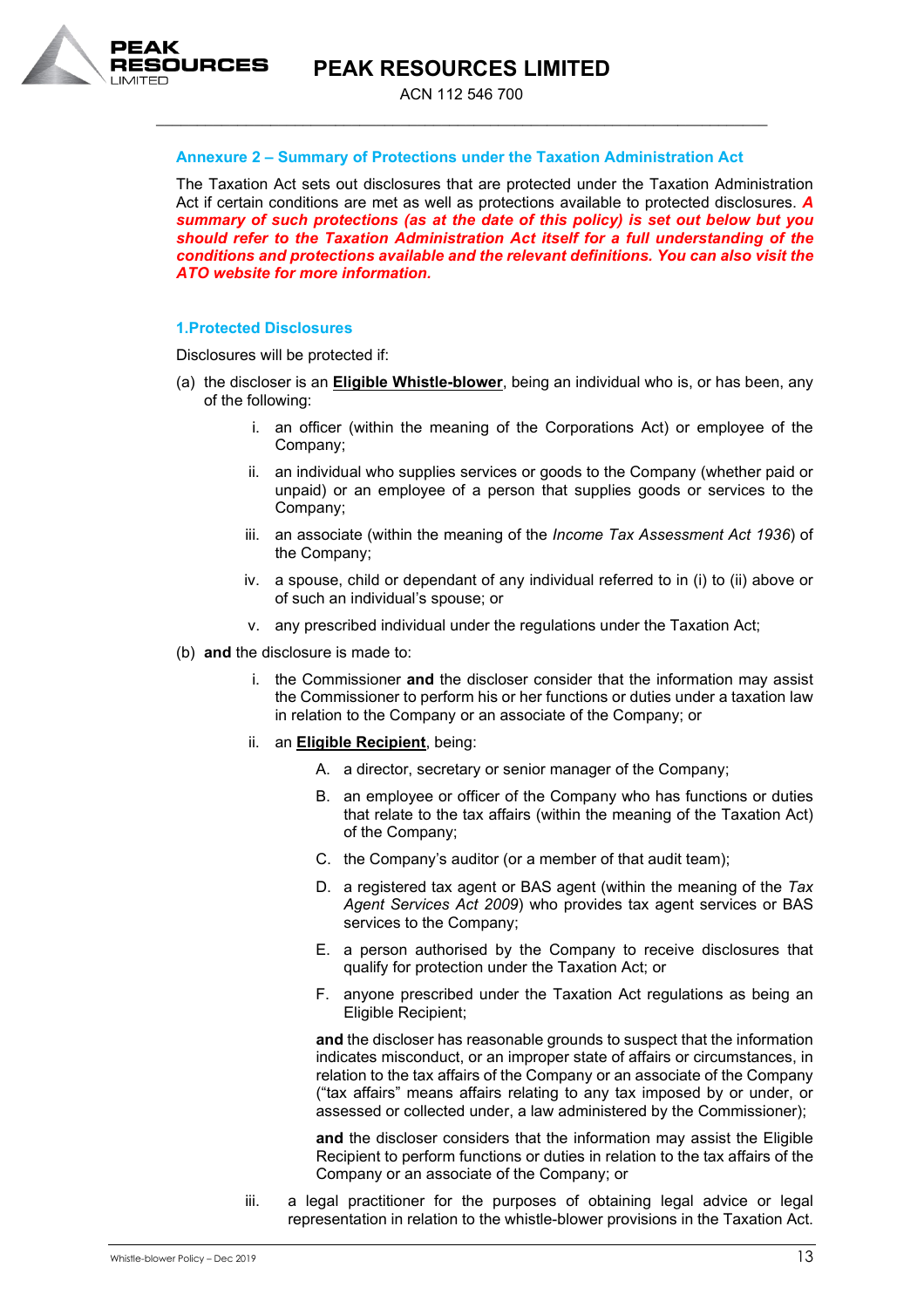

# **2.Protections Available**

### **(a) Protected Disclosures will be given the following protections under the Taxation Act**

### **Protected disclosures not actionable**

- i. the discloser will not be subject to any civil, criminal or administrative liability (including disciplinary action) for making the disclosure;
- ii. no contractual or other remedy may be enforced, and no contractual or other right may be exercised against the discloser on the basis of the disclosure; and
- iii. if the disclosure was a disclosure of information to the Commissioner, the information is not admissible as evidence against the discloser in criminal proceedings for the imposition of a penalty, other than proceedings in respect of the falsity of the information;

(Note that in relation to i to iii above, the discloser has qualified privilege in respect of the disclosure and a contract to which the person is a party may not be terminated on the basis that the disclosure constitutes a breach of the contract.)

### **Victimisation prohibited**

Anyone who causes or threatens to cause detriment (as defined in the Taxation Act) to a discloser or another person in the belief or suspicion that a report has been made, or may have been made, proposes to or could be made, may be guilty of an offence and may be liable for damages or subject to a court order. Examples of possible court orders include, but are not limited to:

- i. requiring compensation for loss or damage;
- ii. an injunction to prevent, stop or remedy the effects of detrimental conduct;
- iii. an order requiring an apology for engaging in detrimental conduct;
- iv. if the detrimental conduct wholly or partly resulted in the termination of an employee's employment, reinstatement of their position; and
- v. any other order the court thinks appropriate.

### **Identifying information not to be disclosed**

- i. a discloser's identity (or information likely to lead to the identity of the discloser) cannot be disclosed to a Court or tribunal except where considered necessary; and
- ii. the person receiving the report commits an offence if they disclose the substance of the report or the discloser's identity, without the discloser's consent, to anyone except the Commissioner, the AFP or a lawyer for the purposes of obtaining legal advice or representation in relation to the report.

### **Costs of proceedings**

A discloser may not need to pay the costs of legal proceedings unless they have acted vexatiously or without reasonable cause and the unreasonable act caused the other party to incur the costs.